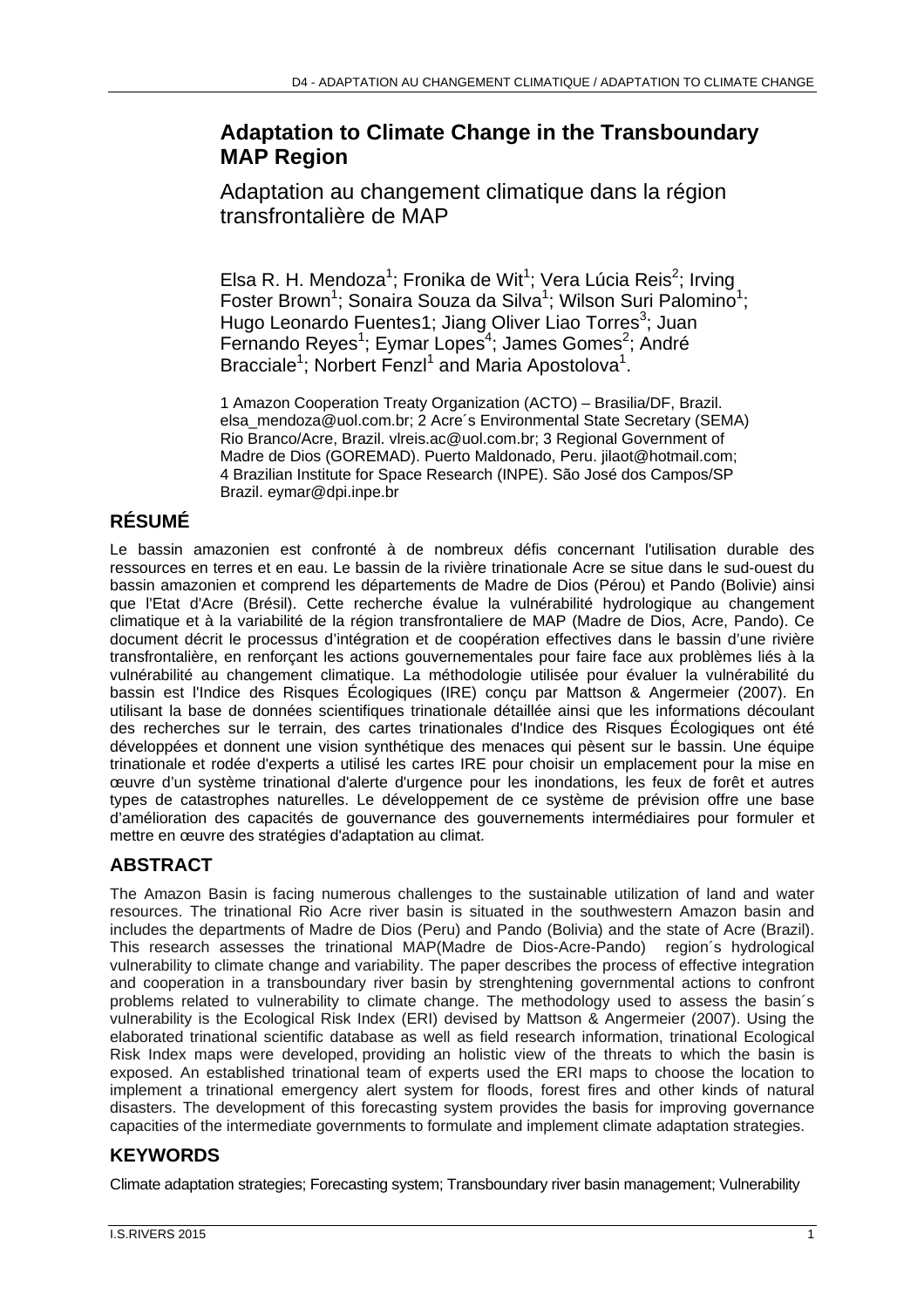### **1 INTRODUCTION**

The Amazon Basin is facing numerous challenges to the sustainable utilization of land and water resources as the region experiences exponential socio-economic growth and internal migratory flows and immigration. In recognition of the hydrographical unity of the Amazon Basin and in order to address the need for coordinated action, the Basin countries signed the Amazon Cooperation Treaty (Bolivia, Brazil, Colombia, Ecuador, Guyana, Peru, Suriname, and Venezuela) creating the Amazon Cooperation Treaty Organization (ACTO). In 2003, following an initiative introduced by the Brazilian National Water Agency, and based on the results of a meeting of national focal points of the Inter-American Water Resources Network, ACTO, in collaboration with the Organization of American States, sought the support of the Global Environmental Fund (GEF) to help develop a project proposal aimed at strengthening the institutional framework to effectively initiate integrated water resources management within the world's largest hydrographic basin.The project "Integrated and Sustainable Management of Transboundary Water Resources in the Amazon River Basin Considering Climate Variability and Change" (ACTO/GEF/UNEP) seeks to strengthen the institutional framework to effectively initiate integrated water resources management within the world's largest hydrographic basin, through planning and executing coordinated activities for the protection and sustainable management of the land and water resources of the Amazon River Basin, in the context of climate variability and change. The project employs an innovative participatory mechanism as the basis for understanding current and expected Integrated Water Resources Management (IWRM) challenges and issues. Part of this ACTO/UNEP/GEF Amazon Project is the Activity "Adaptation to Climate Change in the Trinational MAP Region", which goal is to evaluate the vulnerability of water resources to climate change in the Transboundary MAP region and develop an early warning system. This early warning alert system provides the basis for improving governance capacities of the intermediate governments to formulate and implement climate adaptation strategies. The trinational MAP region is situated in the south-western Amazon and includes the department of Madre de Dios (Peru), the state of Acre (Brazil) and the department of Pando (Bolivia). The Activity is carried out in the Higher Rio Acre river basin. The Rio Acre river basin comprises an area of approximately 35.967 km2, with 88% on Brazilian, 7% on Peruvian and 5% on Bolivian territory (Latuf, 2011). The different uses and land uses of the Rio Acre basin, especially for livestock holdings and agriculture, show a high anthropogenic pressure on the Amazonian forest. Population growth and changes in land use have led to the intensification of deforestation and burning processes transforming the forest into pasture areas (Reis & Reyes, 2007).

## **2 METHODS**

#### **2.1 Team of Experts**

To conduct research on the vulnerability of the river basin and adaptation to climate change, a trinational team of experts was established. As Integrated River Basin Management as a transdisciplinary subject, the trinational team of experts comprises members with different expertise from different areas, with equal participation from the three countries that are part of the Rio Acre river basin. The tasks of the team of experts involve monitoring and measuring the adaptation processes carried out in the region.

#### **2.2 Trinational Scientific Data Base**

With help from the team of experts, a trinational scientific database with georeferenced environmental data on the Rio Acre river basin in the MAP region was developed. Trinational data on the following topics was collected: geology, geomorphology, hydrography, land use and occupation, vegetation, relief, declivity, evolution of deforestation, distribution and access to water, digital elevation model, population density, settlements, urban networks and paved roads, fire scars in the forest, dams and reservoirs (area and location), sand mining and mineral water (location), roads and access, and theoretical models on climate change. All this information, together with information and data collected in the field, was standardized and put into the trinational database. The environmental data on the MAP region was used to produce trinational thematic maps.

#### **2.3 Ecological Risk Index**

The trinational database was used to evaluate the environmental risks and vulnerability of the water resources in the MAP region and identify possible risk areas. This vulnerability assessment was